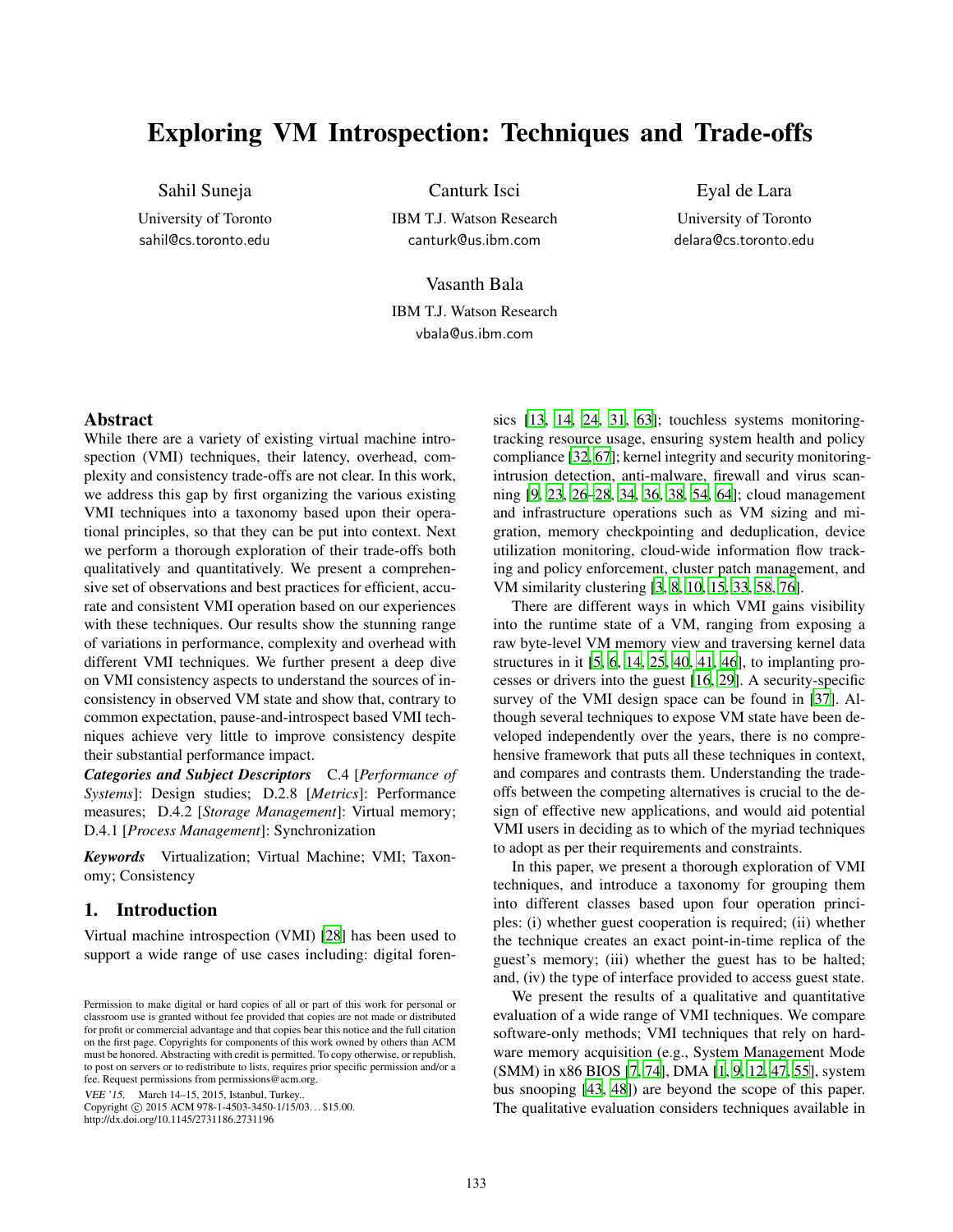VMware, Xen and KVM. The quantitative evaluation is restricted to a single hypervisor to minimize environmental variability. We use KVM as it has the highest coverage of VMI techniques and gives us more control, but its results can be extrapolated to similar VMware and Xen techniques that fall in the same taxonomy classes. We also present a detailed exploration of the memory consistency aspects of VMI techniques. We show the actual reasons behind potential inconsistency in the observed VM state, and the inability of pause-and-introspect based VMI techniques to mitigate all forms of inconsistency, contrary to common expectation.

Our evaluation reveals that VMI techniques cover a broad spectrum of operating points. Their performance varies widely along several dimensions, such as their speed (0.04Hz to 500Hz), resource consumption on host (34% to 140% for always-on introspection), and overhead on VM's workload (0 to 85%). VMI methods may be available out-ofbox on different hypervisors or be enabled by third party libraries or hypervisor modifications, giving the user a choice between easy deployability vs. hypervisor specialization. Furthermore, higher performance may be extracted by modifying the hypervisor or host, yielding a performance vs. host/hypervisor specialization tradeoff. Therefore, application developers have different alternatives to choose from based on their desired levels of latency, frequency, overhead, liveness, consistency, and intrusiveness, constrained by their workloads, use-cases, resource budget and deployability flexibility.

The rest of this paper is organized as follows. Section 2 introduces our VMI taxonomy and groups existing VMI methods based on this taxonomy. Section 3 presents a qualitative evaluation of VMI techniques implemented on VMware, Xen and KVM. Sections 4 presents quantitative evaluation of VMI techniques based on KVM. Section 5 explores VMI state consistency. Section 6 present a summary of our key observations, best operational practices and our experiences with all the explored techniques. Finally, Section 7 offers our conclusions.

## 2. VMI Taxonomy

We characterize VMI techniques based on four orthogonal dimensions: (i) *Guest Cooperation*, whether the technique involves cooperation from code running inside the guest VM; (ii) *Snapshotting*, whether the technique creates an exact point-in-time replica of the guest's memory; (iii) *Guest Liveness*, whether the techniques halts the guest VM; and (iv) *Memory Access Type*, the type of interface provided to access guest state, which can be either via address space remapping, reads on a file descriptor, or through an interface provided by a VM manager or a debugger.

While there can be arbitrary combinations of these dimensions, in practice only a few are employed. Figure [1'](#page-1-0)s taxonomy shows the specific attribute combinations that can categorize the current implementations for accessing in-VM memory state. Some of these methods are hypervisor ex-

<span id="page-1-0"></span>

Figure 1: VMI Taxonomy: categorizing current implementations

posed, while others are either specialized use cases, or leverage low level memory management primitives, or enabled by third party libraries. The proposed taxonomy is general and hypervisor independent. The rest of this section describes the techniques' functionality.

#### I. Agent assisted access requiring guest cooperation

These techniques install agents or modules inside the guests to facilitate runtime state extraction from outside.

• VMWare VMSafe() [\[72\]](#page-13-11), XenServer's XenGuestAgent [\[17](#page-12-21), [18\]](#page-12-22), QEMU's qemu-ga [\[57\]](#page-13-12): Access VM's memory directly via guest pseudo-devices (/dev/mem) or interface with the guest OS via pseudo filesystem (/proc) or kernel exported functions. The solutions then communicate either directly through their own custom in-VM agents [\[2](#page-11-8), [22](#page-12-23), [69](#page-13-13)– [71\]](#page-13-14), or mediated by the hypervisor [\[16,](#page-12-16) [36](#page-12-9)].

#### II. Halt Snap

These methods do not require guest cooperation and distinguish themselves for producing a full copy of the guest's memory image, while also pausing the guest to obtain a consistent snapshot.

• QEMU pmemsave, Xen dump-core, Libvirt/Virsh library's dump and save, VMWare vmss2core: These techniques dump the VM memory to a file. Example usages include Blacksheep [\[10\]](#page-11-3), Crash [\[21\]](#page-12-24).

• QEMU migrate to file: Migrates VM to a file instead of a physical host. Essentially similar to memory dumping, but smarter in terms of the content that actually gets written (deduplication, skipping zero pages etc.).

• LibVMI library's shm-snapshot [\[11](#page-12-25)]: Creates a VM memory snapshot inside a shared memory virtual filesystem at host. Implemented for both Xen and KVM (QEMU modified). Access to snapshot mediated by LibVMI after internally mapping the memory resident (/dev/shm/\*) file.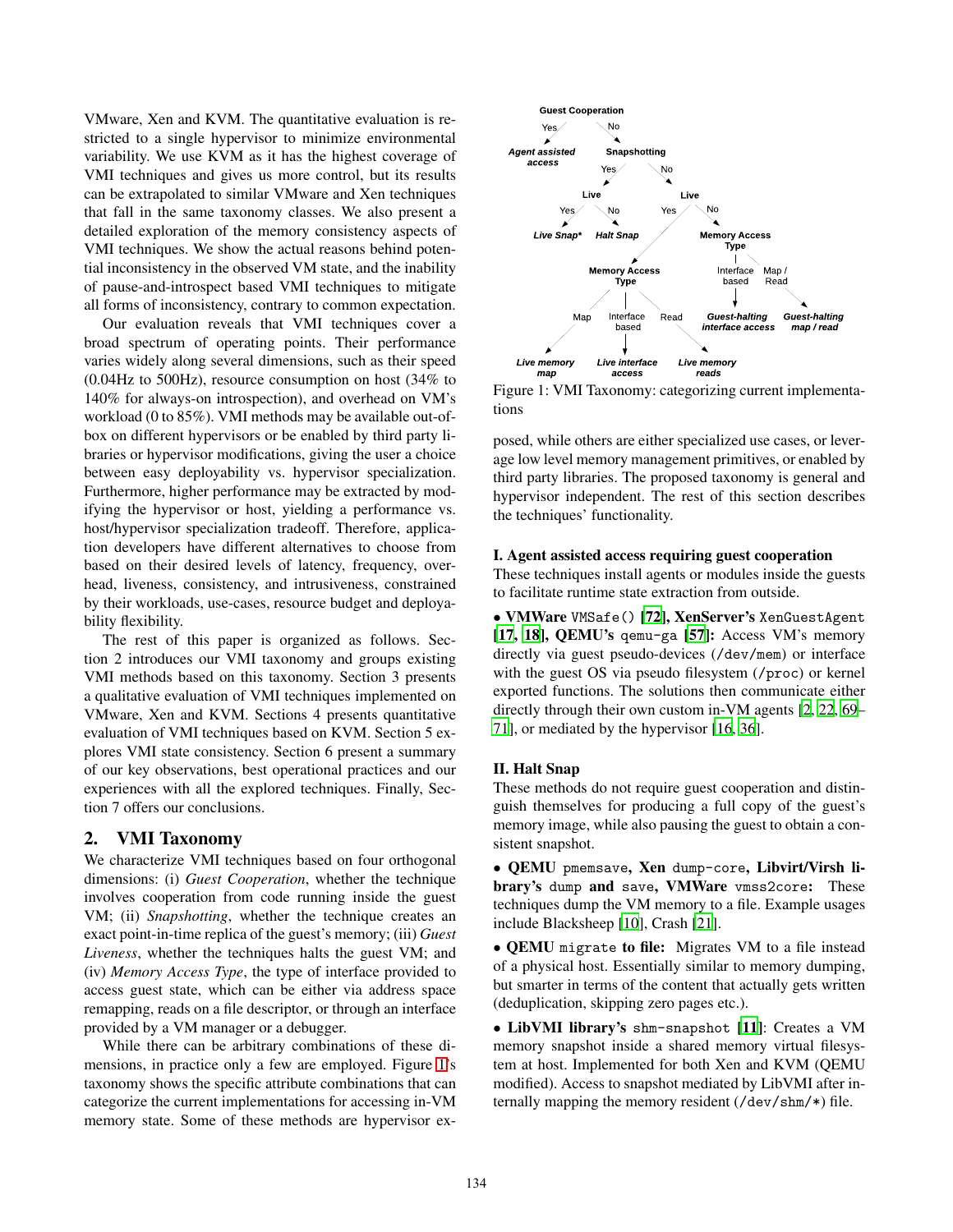# III. Live Snap

These methods obtain a consistent snapshot without pausing the guest.

• HotSnap [\[20](#page-12-26)] for QEMU/KVM and similar alternatives for Xen [\[19](#page-12-27), [35](#page-12-28), [42](#page-12-29), [66](#page-13-15), [73](#page-13-16)] use copy-on-write implementations to create consistent memory snapshots that does not halt the guest. These approaches modify the hypervisor due to lack of default support.

## IV. Live Memory Mapping

These methods do not require guest cooperation or a guest memory image capture, and support introspection while the guest continues to run. Methods in this class provide a memory mapped interface to access the guest state.

• Xen xc map foreign range(), QEMU Pathogen [\[60](#page-13-17)]: Maps the target guest's memory into the address space of a privileged monitoring or introspection process. Used in libraries such as XenAccess [\[53](#page-13-18)] and LibVMI [\[11](#page-12-25)], and in cloud monitoring solutions such as IBMon [\[58](#page-13-4)] and RTKDSM [\[32\]](#page-12-5).

• QEMU large-pages (hugetlbfs) based and VMWare .vmem paging file backed VM memory: Mapping the file that backs a VM's memory into the monitoring or introspection process' address space. Used in OSck [\[34](#page-12-8)] for monitoring guest kernel code and data integrity, and in [\[68\]](#page-13-19) to expose a guest's video buffer as a virtual screen.

• QEMU and VMWare host physical memory access: Mapping the machine pages backing the VM's memory, into the introspection process' address space. Leveraging Linux memory primitives for translating the virtual memory region backing the VM's memory inside the QEMU or vmware-vmx process (via /proc/pid/maps psuedofile) to their corresponding physical addresses (/proc/pid/ pagemap file). Not straightforward in Xen, although the administrator domain can access the host physical memory, still need hypervisor cooperation to extract guest backing physical frames list (physical-to-machine (P2M) table).

# V. Live Memory Reads

Methods in this class also enable live introspection without perturbing the guest, but access guest state through a file descriptor-based interface.

• QEMU and VMWare direct VM memory access: These methods directly read a guest's memory contents from within the container process that runs the VM. This can be achieved in different ways: (i) Injecting a DLL into the vmware-vmx.exe container process in VMWare to read its .vmem RAM file [\[45\]](#page-13-20), (ii) Using QEMU's native memory access interface by running the introspection thread inside QEMU itself [\[8](#page-11-2)], (iii) Leveraging Linux memory primitives– reading QEMU process' memory pages at the hypervisor (via /proc/pid/mem pseudo-file) indexed appropriately by the virtual address space backing the VM memory (/proc/pid/maps) [\[67](#page-13-1)].

• LibVMI memory transfer channel: Requesting guest memory contents over a unix socket based communication channel created in a modified QEMU container process, served by QEMU's native guest memory access interface.

# VI. Guest-Halting Memory Map and Reads

These methods achieve coherent/consistent access to the guest memory by halting the guest while introspection takes place (pause-and-introspect), but do not create a separate memory image and access guest memory contents directly. While all the live memory map and read methods can be included in this category by also additionally pausing the guest, we only select one direct read method, employed in literature, as a representative—QEMU semilive direct access, that encompasses the guest memory reads (QEMU /proc/pid/mem) between ptrace()- attach/detach calls. Used in NFM [\[67](#page-13-1)] for cloud monitoring under strict consistency constraints.

# VII. Live Interface Access

Methods in this class also enable live introspection without perturbing the guest, but access guest state over an interface provided by a third party program.

• KVM with QEMU monitor's xp [\[75](#page-13-21)]: uses the hypervisor management interface to extract raw bytes at specified (pseudo) physical addresses.

# VIII. Guest-Halting Interface Access

Methods in this class halt the guest and access guest state over an interface provided by a third party program.

• Xen's gdbsx, VMWare's debugStub, QEMU's gdbserver GDB stub for the VM: attach a debugger to the guest VM and access guess state over the debugger's interface. This method is used in IVP [\[62](#page-13-22)] for verifying system integrity. LibVMI when used without its QEMU patch defaults to using this technique to access guest state. We use the libVMI GDB-access version in our evaluation.

# 3. Qualitative Comparison

The various VMI techniques described in the previous section follow different operation principles and correspondingly exhibit different properties. Table [1](#page-3-0) compares them in terms of the following properties:

- Guest Liveness: A live memory acquisition and subsequent VM state extraction is defined in terms of whether or not the target VM continues to make progress normally without any interruption.
- Memory view consistency: refers to coherency between the runtime state exposed by the method and the guest's actual state (Section [5\)](#page-8-0).
- Speed: How quickly can guest state be extracted with a particular method?
- Resource consumption on host: How heavy is a particular approach in terms of the CPU resources consumed by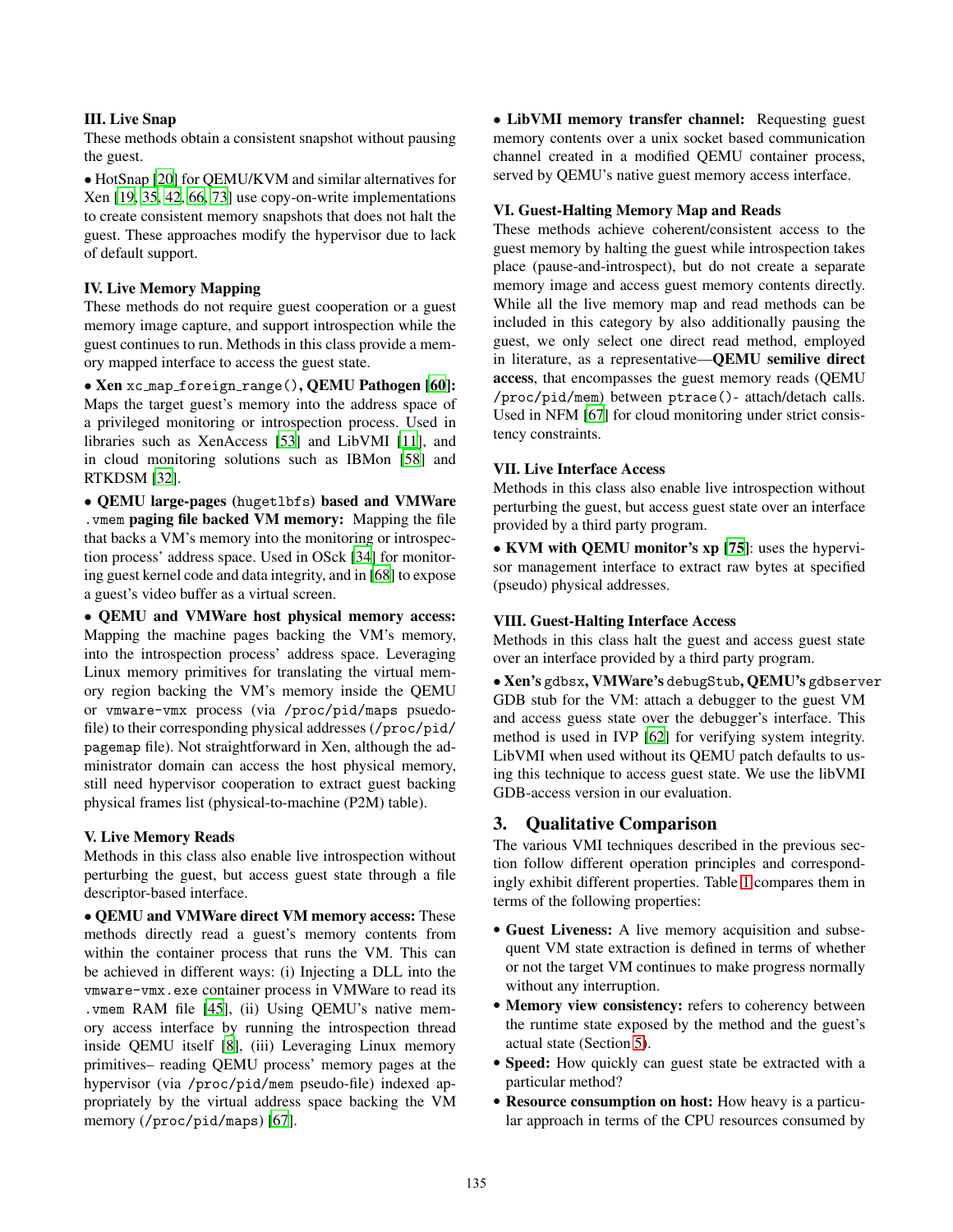<span id="page-3-0"></span>

|                                                |              |                          |           |                         |                   | <b>Host and Hypervisor Compatibility</b>             |                                                                                                                                                                           |                                                                                                      |
|------------------------------------------------|--------------|--------------------------|-----------|-------------------------|-------------------|------------------------------------------------------|---------------------------------------------------------------------------------------------------------------------------------------------------------------------------|------------------------------------------------------------------------------------------------------|
|                                                | Live         | View con-<br>sistency    | Speed     | <b>Resource</b><br>cost | VM perf<br>impact | Xen                                                  | <b>KVM/OEMU</b>                                                                                                                                                           | <b>VMWare</b>                                                                                        |
| Guest cooperation /<br>agent assisted access   | $\checkmark$ | (not)<br>$/$ dev/mem $)$ | Medium    | Medium                  | Low               | VM /dev/mem sup-<br>port or module in-<br>stallation | VM /dev/mem support or<br>module installation                                                                                                                             | Default;<br>special<br>drivers/tools in VM                                                           |
| <b>Halt Snap</b>                               |              | ✓                        | Low       | High                    | High              | Default;<br>- In-mem snap via<br>library             | Default:<br>- In-mem snap via library +<br>hypervisor modifications                                                                                                       | Default                                                                                              |
| <b>Live Snap</b>                               | $\checkmark$ | ✓                        | Medium    | Low                     | Low               | Hypervisor modifi-<br>cations                        | Hypervisor modifications                                                                                                                                                  |                                                                                                      |
| <b>Live Memory</b><br><b>Mapping</b>           | $\checkmark$ |                          | Very High | Very Low                | Very Low          | Default                                              | Hypervisor modifications;<br>- Default file backed map-<br>ping with special VM flags,<br>large pages host reservation;<br>- /dev/mem support for host<br>phys mem access | via library;<br>- Default file backed<br>mapping;<br>- /dev/mem support<br>host phys mem ac-<br>cess |
| <b>Live Memory Reads</b>                       | $\checkmark$ |                          | High      | Low                     | Very Low          |                                                      | Compatible (via /proc);<br>- Mem transfer channel via<br>library + hypervisor mod.                                                                                        | via library                                                                                          |
| <b>Guest-Halting Mem-</b><br>ory Map and Reads |              | $\checkmark$             | Medium    | Low                     | Medium            | Compatible (+ guest<br>pause)                        | Compatible (+ guest pause)                                                                                                                                                | Compatible (+ guest<br>pause)                                                                        |
| Live Interface Ac-<br>cess                     | $\checkmark$ |                          | Very Low  | Very High               | Low               |                                                      | Default (via management in-<br>terface)                                                                                                                                   |                                                                                                      |
| <b>Guest-Halting Inter-</b><br>face Access     |              | ✓                        | Very Low  | Very High               | Low               | Default                                              | Default + special VM initial-<br>ization flags                                                                                                                            | Default<br>special<br>$+$<br>VM config options                                                       |

Table 1: Qualitative comparison of VMI techniques- empty cells in compatibility column do not necessarily indicate missing functionality in hypervisor.

it, normalized to monitoring 1 VM at 1Hz (memory and disk cost is negligible for all but snapshotting methods).

- VM performance impact: How bad does memory acquisition and state extraction hit the target VM's workload.
- Compatibility: How much effort does deploying a particular technique cost in terms of its host and hypervisor compatibility- whether available as stock functionality, or requiring hypervisor modifications, or third party library installation, or host specialization.

Table [1](#page-3-0) only contrasts these properties qualitatively, while a detailed quantitative comparison follows in the next section. The compatibility columns in the table, do not indicate whether a functionality is available or missing from a hypervisor, rather whether the functionality has been 'shown' to work by virtue of it been exported as a default feature by the hypervisor or via libraries or hypervisor modifications.

As can be seen, no one technique can satisfy all properties at the same time, leading to different tradeoffs for different use cases. One tradeoff is between the conflicting goals of view consistency and guest liveness for almost all techniques. If the user, however, desires both, then he would either have to let go of guest independence by opting for the guest cooperation methods that run inside the guest OS scope, or choose a hardware assisted out-of-band approach using transactional memory [\[44\]](#page-13-23). COW based live snapshotting seems to be a good compromise, providing an almostlive and consistent snapshot.

Another tradeoff is between a VMI techniques' performance and generality in terms of requirements imposed on the host's runtime. For example, the live direct-reads method in KVM is sufficiently fast for practical monitoring applications and works out-of-box, still an order of magnitude higher speed can be achieved with live memory-mapping techniques by either enabling physical memory access on host, or reserving large pages in host memory for file-backed method. Although the latter come with a tradeoff of increasing system vulnerability (/dev/mem security concerns) and memory pressure (swapping concerns [\[51](#page-13-24), [65](#page-13-25)]).

# 4. Quantitative Comparison

To quantitatively compare VMI techniques, we use a simple generic use case of periodic monitoring. This entails extracting at regular intervals generic runtime system information from the VM's memory: CPU, OS, modules, N/W interfaces, process list, memory usage, open files, open network connections and per-process virtual memory to file mappings. This runtime information is distributed into several in-memory kernel data structures for processes (task\_struct), memory mapping (mm\_ struct), open files (files struct), and network information (net devices) among others. These struct templates are overlaid over the exposed memory, and then traversed to read the various structure fields holding the relevant information [\[46](#page-13-6)], thereby converting the byte-level exposed memory view into structured runtime VM state. This translates to reading around 700KB of volatile runtime state from the VM's memory, spread across nearly 100K read/seek calls.

We compare the different VMI techniques along the following dimensions:

- 1. Maximum frequency of monitoring
- 2. Resource usage cost on host
- 3. Overhead caused to the VM's workload

We run different benchmarks inside the VM to measure monitoring's impact when different resource components are stressed - CPU, disk, memory, network and the entire system as a whole. The different targeted as well as full system benchmarks tested are as follows.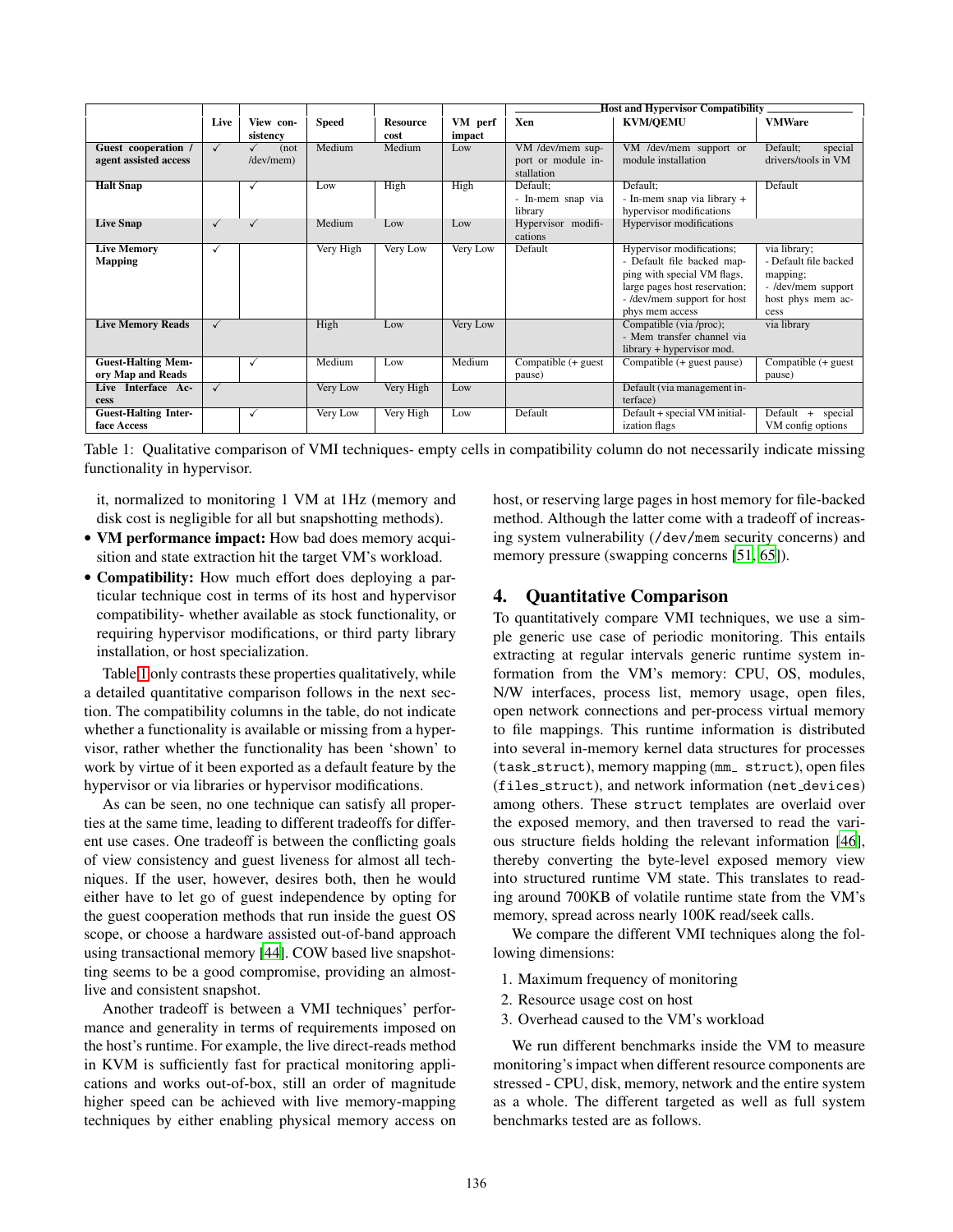1. x264 CPU Benchmark: Measured is x264 video encoding benchmark's [\[50\]](#page-13-26) (v1.7.0) frames encoded per second.

2. Bonnie++ Disk Benchmark: Measured is bonnie++'s [\[61\]](#page-13-27) (v1.96) disk read and write throughputs as it processes 4GB of data sequentially. High performance virtio disk driver is loaded in the VM, and disk caching at hypervisor is disabled so that true disk throughputs can be measured, which are verified by running iostat and iotop on host. Host and VM caches are flushed across each of the 5 bonnie++ runs.

3. STREAM Memory Benchmark: Measured is STREAM benchmark's [\[39](#page-12-30)]  $(v5.10)$  a[i] = b[i] sort of in-memory data copy throughput. We modified the STREAM code to also emit the 'average' sustained throughput across all the STREAM iterations (N=2500), along with the default 'best' throughput. The array size is chosen to be the default 10M elements in accordance with STREAM's guidelines of array size vs. cache memory size on the system. The memory throughputs observed inside the VM are additionally confirmed to be similar to when STREAM is run on the host.

4. Netperf Network Benchmark: Measured is network bandwidth when a netperf [\[59](#page-13-28)] server  $(v2.5.0)$  runs inside the VM, while another physical machine is used to drive TCP data transfer sessions (N=6). High performance virtio network driver is loaded in the VM, and the network throughput recorded by the client is confirmed to be similar to when the netperf server runs on the host machine itself.

5. Full System OLTP Benchmark: Measured is Sysbench OLTP database benchmark's [\[4](#page-11-9)] (v0.4.12) throughput (transactions per sec) and response time. The benchmark is configured to fire in 50K database transactions, which includes a mix of read and write queries, on a 1M row InnoDB table. Optimal values are ensured for InnoDB's service thread count, cache size and concurrency handling, with the in-VM performance verified to be similar to on-host.

6. Full System Httperf Benchmark: Measured is the incoming request rate that a webserver VM can service without any connection drops, as well as its average and 95th percentile response latency. A 512MB working set workload is setup in a webserver VM, from which it serves different 2KB random content files to 3 different httperf clients (v0.9.0) running on 3 separate machines. The file size is chosen to be 2KB so that server is not network bound.

*Experimental Setup:* The host is an 8 core Intel Xeon E5472 @ 3GHz machine, with 16GB memory and Intel Vt-x hardware virtualization support. The software stack includes Linux-3.8 host OS with KVM support, Linux 3.2 guest OS, libvirt 1.0.4, QEMU 1.6.2, libvmi-master commit-b01b349 (for in-memory snapshot).

In all experiments except the memory benchmark, the target VM has 1GB of memory and 1 VCPU. Bigger memory impacts snapshotting techniques linearly, without any noticeable impact on other techniques as they are agnostic to VM size. Also, more VCPUs do not affect VMI performance much, except for generating some extra CPU-specific state in the guest OS that also becomes a candidate for state extraction. We select 1 VPCU so as to minimize any CPU slack which could mask the impact of the VMI techniques on the VM's workload. However, in case of the memory benchmark, a multicore VM was necessary as the memory bandwidth was observed to increase with the number of cores, indicating a CPU bottleneck, with the peak bandwidth being recorded on employing 4 cores (almost twice as much as on a singe core; going beyond 4 had no further improvement).

*Discussion:* (i) We do not include live snapshotting in our quantitative evaluation because of the unavailability of a standalone implementation (patch or library) for our KVM testbed, while its qualitative performance measures are borrowed from [\[35](#page-12-28)]. Live snapshotting is expected to have a much better performance as indicated in Table 1. Quantitatively, while monitoring the target VM, live snapshotting is expected to achieve ∼5Hz of monitoring frequency, with about 10% CPU consumption on host, and <13% hit on the VM's workload [\[35](#page-12-28)].

(ii) Also, we do not explicitly compare guest cooperation methods in the remainder of this section. This is because the default qemu-ga guest agent implementation on KVM/QEMU is pretty limited in its functionality. Absence of a dynamic exec capability with the agent means the generic monitoring process on host has to read all relevant guest /proc/\* files to extract logical OS-level state [\[2](#page-11-8)], which takes about 300ms per transfer over the agent's serial channel interface. This translates to a maximum monitoring frequency of the order of  $0.01$ Hz with  $\langle 1\%$  CPU consumption on host and guest. However, a better way would be for a custom agent to do the state extraction processing in-band and only transfer the relevant bits over to the host, along the lines of [\[52\]](#page-13-29). Emulating this with qemu agent, to extract the 700KB of generic VM runtime state, results in a maximum monitoring frequency of the order of 1Hz with about 50% CPU consumption on host, and a 4.5% hit on the VM workload.

## 4.1 Maximum Monitoring Frequency

Figure [2](#page-5-0) compares the maximum attainable frequency at which an idle VM can be monitored while employing the different VMI techniques. The monitoring frequency is calculated from the average running time for 1000 monitoring iterations. We use an optimized version of LibVMI in this study that skips per iteration initialization/exit cycles. Disabling this would add over 150ms latency per iteration thereby lowering the maximum monitoring frequency, most noticeably of the live memory transfer channel implementation.

Interestingly, when sorting the methods in increasing order of their maximum monitoring frequency, each pair of methods shows similar performance, that jumps almost always by an order of magnitude across the pairs. This is be-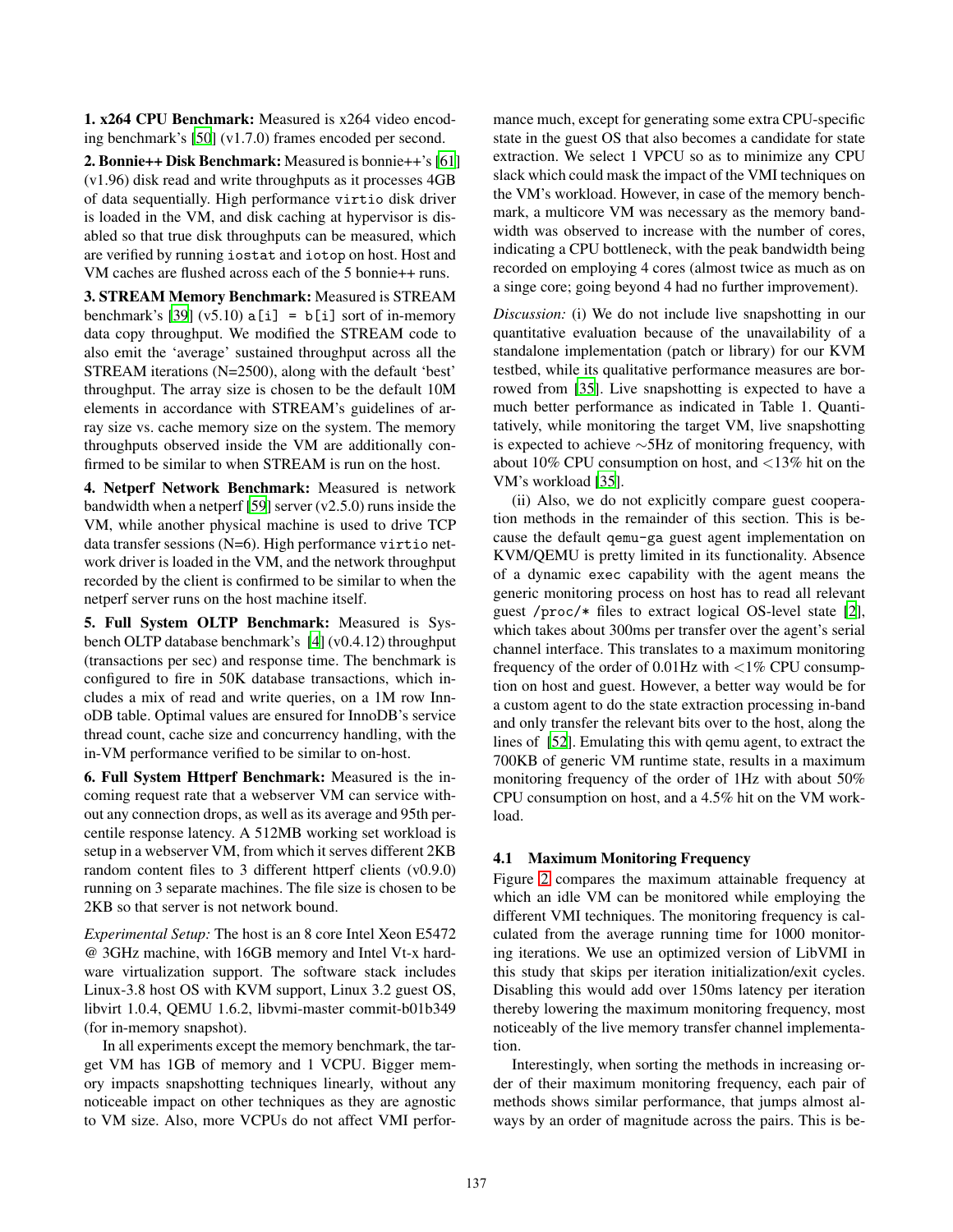<span id="page-5-0"></span>

Figure 2: Comparing maximum monitoring frequency across all KVM instances of VMI techniques

cause the candidates per pair belong to the same taxonomy category, hence they follow similar operation principles, except for interface based methods where the frequency is limited by the interface latency. Amongst the live memory access methods, mapping is much superior to direct reads primarily because of greater system call overheads in the latter (multiple read()/seek() vs. single mmap()). The next best is guest-halting direct reads that stuns the VM periodically for a few milliseconds, while still being much faster than guest-halting snapshotting methods that halt the VM for a few seconds. Finally, the methods interfacing with the management layer and GDB are the slowest because of yet another layer of indirection.

The maximum monitoring frequencies can vary with the workload inside the VM. Depending upon how active the VM is, it would change the amount of runtime state that exists in the VM, thereby leading to a change in the time required to extract this state. This can easily be observed in the maximum frequencies recorded with httperf in Section [4.4.1](#page-7-0) which decrease by  $4X$  due to a proportional increase in runtime state.

#### 4.2 Resource Cost on Host

Monitoring with almost all methods has a negligible space footprint, except for snapshotting techniques that consume space, on disk or memory, equivalent to the VM's size. As for the CPU cost, Figure [3](#page-5-1) plots the CPU resource usage on host while an idle VM is monitored at the maximum frequency afforded by each technique. The graph shows the same pairwise grouping of the methods as in the case of their maximum monitoring frequency. The exception here is that the management interface is much heavier than the debugger interface, although both deliver the same monitoring frequency.

The previous frequency comparison graph showed that the live memory mapping methods were an order of magnitude faster than live direct reads, which were themselves faster than guest-halting reads and snapshotting methods. This graph shows that the better performance does not come at an added cost as all of these except for haltingreads consume similar CPU resources. However, with the same CPU consumption, the methods situated more towards the increasing X axis are more efficient in terms of normalized CPU cost per Hz. Hence, amongst the live methods

<span id="page-5-1"></span>

Figure 3: CPU used vs. maximum monitoring frequency

having the same CPU consumption, the higher efficiency of guest memory mapping can be easily observed. Also, the lower CPU usage for the halting-reads method is misleading as the graph does not plot the impact on the VM with each technique. So even though the former can hit the 10Hz frequency while consuming <40% CPU as compared to live reads that consume 100% CPU for about 30Hz, yet it is costlier because it stuns the VM periodically thereby disturbing its workload heavily. The next section quantifies this impact.

#### 4.3 Impact on VM's Performance

We run targeted workloads inside the VM stressing different resource components, and measure the percentage overhead on their corresponding performance metrics. VM impact is measured for the lowest monitoring frequency of 0.01 Hz, increasing in orders of 10 up to 10Hz or the maximum attainable frequency for each VMI technique. Each benchmark is run enough number of times to ensure sufficient monitoring iterations are performed for each method at each frequency. The graphs only plot the mean values while the error bars are omitted for readability (the experimental variation was within 5% of the means). We use the guest reported benchmark performance metrics, after having ensured that the guest timing matches with the host timings throughout the benchmarks' progress.

In the experiments, our VMI based monitoring application runs on a separate host core, while we experiment with two different configurations mapping the VM's VCPU to host's PCPU<sup>[1](#page-5-2)</sup>. In the first 1VPCU-1PCPU configuration, we pin to a single core on host the QEMU process that runs the main VM thread and all other helper threads that get spawned to serve the monitoring process' memory access requests. In the second 1VCPU-2PCPU configuration, we taskset the QEMU process to two cores on host, the VM still having only one virtual core to itself . We do this to visualize the kind of overheads that would be seen if each technique was given unbounded CPU resources (a single extra core suffices, going beyond this has no additional effect).

<span id="page-5-2"></span><sup>&</sup>lt;sup>1</sup> The hardware architecture influences the introspection application's as well as the VM's VPCPU-PCPU core mapping. The chosen configuration ensures the least impact on VM due to introspection.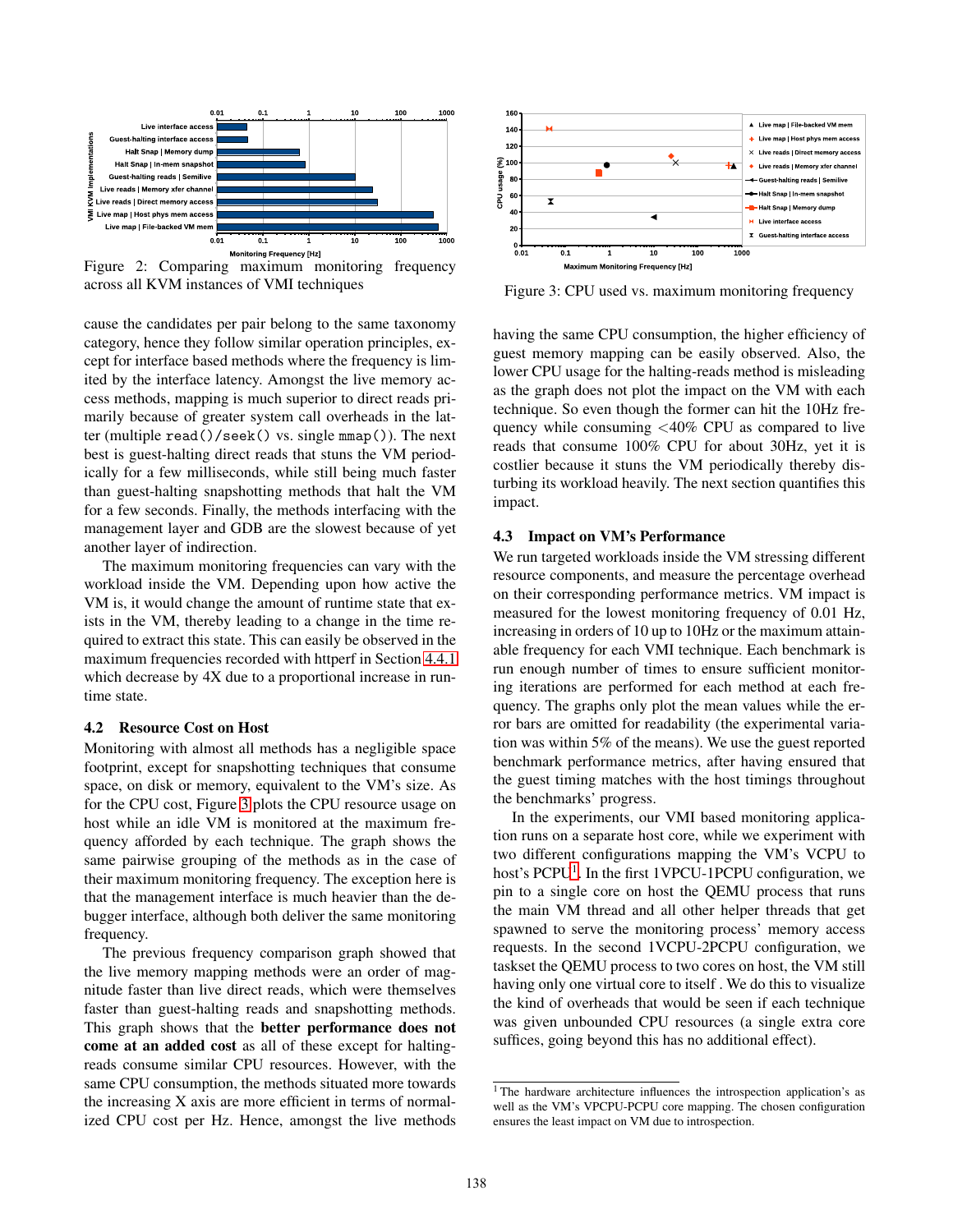<span id="page-6-0"></span>

Figure 4: Comparing % degradation on x264 benchmark's frames-encoded/s as a function of monitoring frequency.

#### 4.3.1 CPU Benchmark

Figure [4\(](#page-6-0)a) plots the percentage degradation on  $x264$ 's [\[50\]](#page-13-26) frames encoded per second as a function of monitoring frequency for each technique. The rightmost points for each curve show the overheads for the maximum attainable monitoring frequency for each method. Each data point is obtained by averaging 10 x264 runs.

As can be seen, there is minimal overhead on x264's framerate with the live methods (except the libVMI memory transfer channel implementation), while for the rest, the overhead decreases with decreasing monitoring frequency. Biggest hit is observed for methods that quiesce the VM, as expected.

Figure [4\(](#page-6-0)b) compares x264's performance degradation when each technique is given unbounded CPU resources in the 1VCPU - 2PCPU taskset configuration. As a result, the VM overhead is greatly reduced for methods that spawn QEMU threads to extract VM state, as the main QEMU thread servicing the VM now no longer has to contend for CPU with the other helper threads that get spawned to serve the monitoring process' memory access requests. The halting-read method, which wasn't using a full CPU to begin with, has no use for the extra CPU resources and thus the VM overhead remains the same owing to the periodic VM stuns.

This is the only case where we compare the performance of all candidate techniques. Our main focus is actually on how the categories themselves compare in terms of performance degradation of the target VM's workload. Hereafter, we only present results for one representative method from each category- namely memory dumps (guest-halting snapshotting), management interface (interface access), semilive direct access (halting-reads), QEMU direct memory access (live memory reads), and file-backed VM memory (live memory map). Although not explicitly shown, the omitted methods follow performance trends similar to their sibling candidates from the same taxonomy category. The interface access methods are also observed to exhibit similar performance.

#### 4.3.2 Memory, Disk and Network Benchmarks

Figure [5](#page-7-1) plots the impact on the VM's memory, disk and network throughputs, owing to VMI based monitoring. Impact is mostly observed for only the methods that quiesce the VM, and does not improve markedly when extra CPU resources (1VPCU-2PCPU mapping) are provided to the techniques. This is because the CPU is not the bottleneck here, with the workloads either being limited by the memory subsystem, or bounded by network or disk IO.

The degradation on STREAM [\[39\]](#page-12-30) benchmark's default 'best' (of all iterations) memory throughput was negligible even while monitoring with methods that quiesce the VM. However, the techniques' true impact can be seen in Figure [5\(](#page-7-1)a) that compares the percentage degradation on STREAM's 'average' (across all iterations) memory throughput. In other words, the impact is only observed on the sustained bandwidth and not the instantaneous throughput.

For the impact on bonnie++ [\[61](#page-13-27)] disk throughputs, separate curves for disk writes are only shown for VM quiescing methods (Figure [5\(](#page-7-1)b)), the rest being identical to those of reads, with the main noticeable difference being the minimal impact seen on the write throughput even with the haltingreads method. This can be attributed to the fact that the VM's CPU is not being utilized at its full capacity and spends a lot of time waiting for the disk to serve the write requests made from bonnie++. Hence, minor VM stunning doesn't hurt the benchmark so bad, as the work gets delegated to the disk. This, along with the writeback caching in the kernel, also means that the worst-case per-block write latency (not shown in the graphs) does not see a big hit even for methods that quiesce the VM, while their worst-case read latency is an order of magnitude higher.

Another interesting observation is the markedly high impact on the disk throughputs with memory dumping, as compared to the CPU intensive benchmark, which moreover shows no improvement even when the monitoring frequency is reduced from 0.1Hz to 0.01Hz. Netperf's [\[59](#page-13-28)] network bandwidth also sees a similar hit with guest-halting snapshotting (Figure  $5(c)$ ), with its impact curves being very similar to those of the disk (read) throughputs. The difference in this case is that that the overhead curve does not plateau out and eventually subsides to minimal impact at 0.01Hz. As demonstrated later in Section [4.4.1,](#page-7-0) these high overheads can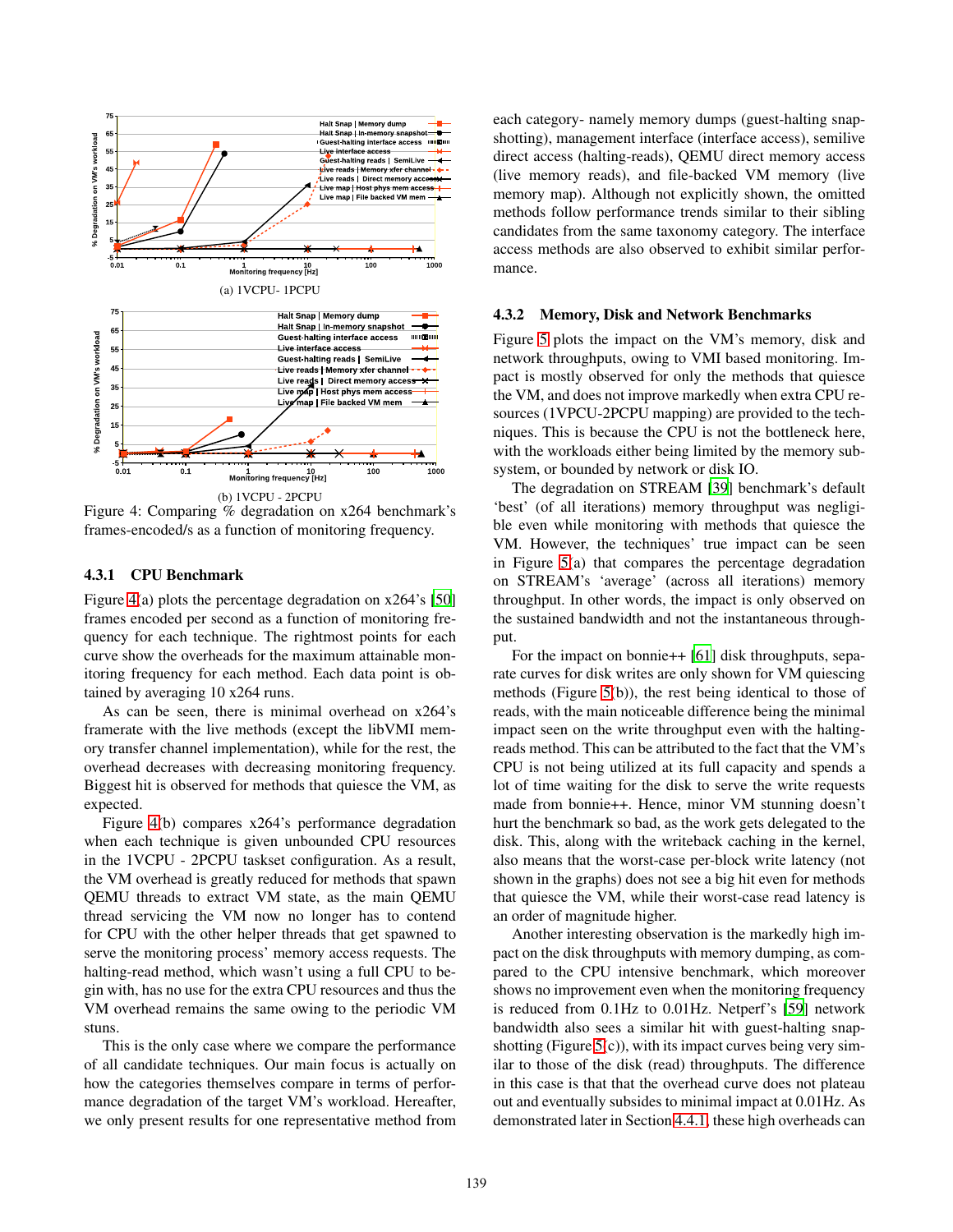<span id="page-7-1"></span>

(a) Impact on STREAM benchmark's memory copy throughput



(b) Impact on bonnie++'s disk throughputs. Differing behaviour on writes shown separately.



(c) Impact netperf's network transfer bandwidth

Figure 5: Comparing % degradation on memory, disk and network throughput as a function of monitoring frequency

attributed to the backlog of pending IO requests that dumping (and hence VM quiescing) creates in the network and disk IO queues.

## 4.4 Real Workload Results

After characterizing VMI based monitoring's impact on individual VM resources, we use two full system benchmarks to understand the impact on real world deploymentsdatabase and webserver. We omit the OLTP database benchmark [\[4](#page-11-9)] for brevity, as the graphs for impact on its transaction throughput and response times are pretty much identical to the disk read benchmark, being attributed to the backlogging in the database transaction queues. Instead we dig deep into the httperf benchmark to inspect these queue perturbations.

#### <span id="page-7-0"></span>4.4.1 Full System Httperf Benchmark

Figure [6\(](#page-8-1)a) plots the impact on the webserver VM's sustainable request rate as compared to the base case without any monitoring, for the different VMI techniques under different monitoring frequencies. Each data point in the graph is obtained by averaging 3 httperf [\[49](#page-13-30)] runs, each run lasting for 320s.

Amongst all the benchmarks, httperf is hit the worst by methods that quiesce the VM, even at low monitoring frequency, with the halting-reads method recording ∼25% impact even at 1Hz. With memory dumping, like in case of the disk and OLTP benchmarks, the impact on the sustainable request rate is not lowered even with extra CPU resources afforded to the QEMU process, as well as when the monitoring frequency is reduced from 0.1Hz to 0.01Hz. We explain this with an experiment later in this Section.

Also note the much lower maximum monitoring frequencies recorded for the different techniques as they monitor the httperf workload. The longer monitoring cycles are because the amount of state extracted is far more than other benchmarks (∼4X), owing to several apache processes running inside the VM. This also prevents the interface based approaches from operating even at 0.01Hz, while the haltingreads method is unable to operate at its usual 10Hz (iteration runtime  $\sim$ 150ms).

The sustainable request rate is only one half of the story. Figure [6\(](#page-8-1)b) also plots the impact on the webserver VM's average and 95th percentile response latencies. Shown are overheads for the practical monitoring frequencies of 0.1Hz for techniques that quiesce the VM, and for maximum attainable monitoring frequencies for the other live methods. As can be seen, even if a user was willing to operate the webserver at 75% of its peak capacity, while snapshotting once every 10s for view consistent introspection, they should be aware of the fact that the response times would shoot up 100% on an average, going beyond 200% in the worst case. The particular requests experiencing these massive degradations can be spotted in a server timeline graph, omitted for brevity, where the response times jump quite a bit for about 50s after a single dumping iteration  $\left(\langle 2s \rangle\right)$ .

Finally, we investigate why guest-halting snapshotting shows a horizontal impact curve from 0.1Hz to 0.01Hz in Figure [6\(](#page-8-1)a), instead of the impact on server's capacity lowering on snapshotting it 10 times less frequently. As discussed above, when the webserver operates at 75% of its peak capacity (serving 1500 requests/s as opposed to 1950), the jump in response times eventually subsides after a single snapshotting iteration, and no requests are dropped. If the requests arrive at any rate greater than this, it is observed that a single <2s dumping cycle degrades the server capacity to ∼700 serviced requests/s, with several connection drops, and the server doesn't recover even after 15 minutes. Figure [6\(](#page-8-1)c) visualizes this observation for 5 httperf rounds of 320s each, plotting the (i) server capacity (reply\_rate) (ii) avg. response time per request, and (iii) percentage connections dropped (Error %). In the end, the server has to be 'refreshed' with an apache process restart to clear up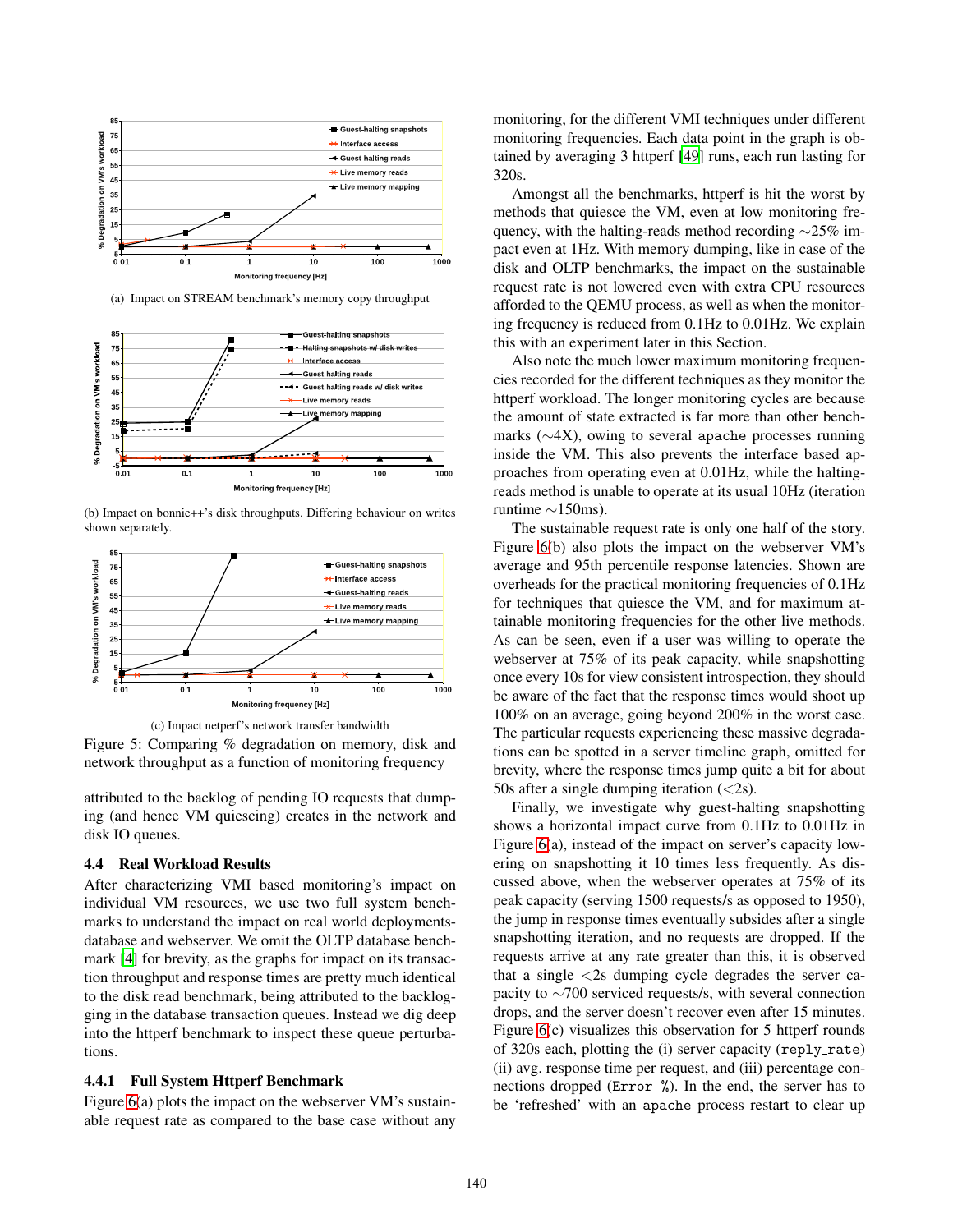<span id="page-8-1"></span>



Figure 6: Comparing % degradation on httperf's metrics as a function of monitoring frequency

all the wait queues to bring it back up to its base capacity. Hence, because the server is operating at its peak capacity in this case, the wait queues are operating at a delicate balance with the incoming request rate. Any perturbation or further queuing introduced by a single VM quiescing cycle destroys this balance, thereby creating a backlog of pending requests which the webserver never seems to recover from. The behaviour is same for any incoming rate  $>1500$  requests/s. And this is why even for 0.01Hz monitoring frequency, the server can only handle 1500 requests per sec at best. Note that the measurements are made from the clients' side in httperf, so the requests from a new round also get queued up behind the pending requests from an earlier round. Hence, from the clients' perspective, a possible eventual server capacity recovery is not observed without a complete server queue flush.

# <span id="page-8-0"></span>5. Consistency of VM State

A key concern with VMI techniques is the consistency of the observed VM state. Particularly, introspecting a live system while its state is changing may lead to inconsisten- $cies<sup>2</sup>$  $cies<sup>2</sup>$  $cies<sup>2</sup>$  in the observed data structures. An inconsistency during introspection may cause the monitoring process to fail, trying to access and interpret non-existent or malformed data. A common approach to mitigate inconsistencies is to pause/quiesce<sup>[3](#page-8-3)</sup> the systems during introspection (haltingreads method). This is considered a safe approach as the system does not alter its state while the data structures are interpreted [\[11](#page-12-25), [28](#page-12-0), [30](#page-12-31), [44](#page-13-23), [56](#page-13-31)]. Therefore it is commonly employed for "safe" introspection despite its high overheads as we had shown in the prior sections. In this section we present a deeper exploration of what these inconsistencies are, their likelihood, and when pause-and-introspect (PAI) solutions help. Our investigation leads to some interesting key observations. First, we show that there are multiple forms of inconsistencies, both in intrinsic VM state and extrinsic due to live introspection. Second, contrary to common expectation, PAI does not mitigate all forms of inconsistency.

## 5.1 Inconsistency Types

We capture inconsistencies by recording the read() or seek() failures in the introspection process, while the VM being monitored runs workloads (Section [5.2\)](#page-9-0) that continuously alter system state. Each of these failures denote an access to a malformed or non-existent data structure. Furthermore, by tracing back the root of these failures, we were also able to categorize every inconsistency observed as follows. We further verified the exact causes of each inconsistency occurrence by running Crash [\[21](#page-12-24)] on a captured memory snapshot of the paused VM under inconsistency.

## I. Intrinsic Inconsistencies

This category of inconsistencies occur due to different but related OS data structures being at inconsistent states themselves—for a short period—in the OS, and not because of live introspection. These inconsistencies still persist even if PAI techniques are employed instead of live introspection. We subcategorize these into the following types:

- I.A Zombie Tasks: For tasks marked as dead but not yet reaped by the parent, only certain basic task struct fields are readable. Others such as memory mapping information, open files and network connections lead to inconsistency errors when accessed.
- I.B Dying Tasks: For tasks that are in the process of dying but not dead yet (marked "exiting" in their task\_struct), their memory state might be reclaimed by the OS. Therefore, although their state seems still available, accessing

<span id="page-8-2"></span> $2$ While the OS itself is not inconsistent, the observed inconsistencies arise because of a missing OS-context within VMI scope.

<span id="page-8-3"></span><sup>&</sup>lt;sup>3</sup>We use pause/quiesce/halt to refer to the same guest state; not to be confused with the possibly different interpretations from the point of view of the OS.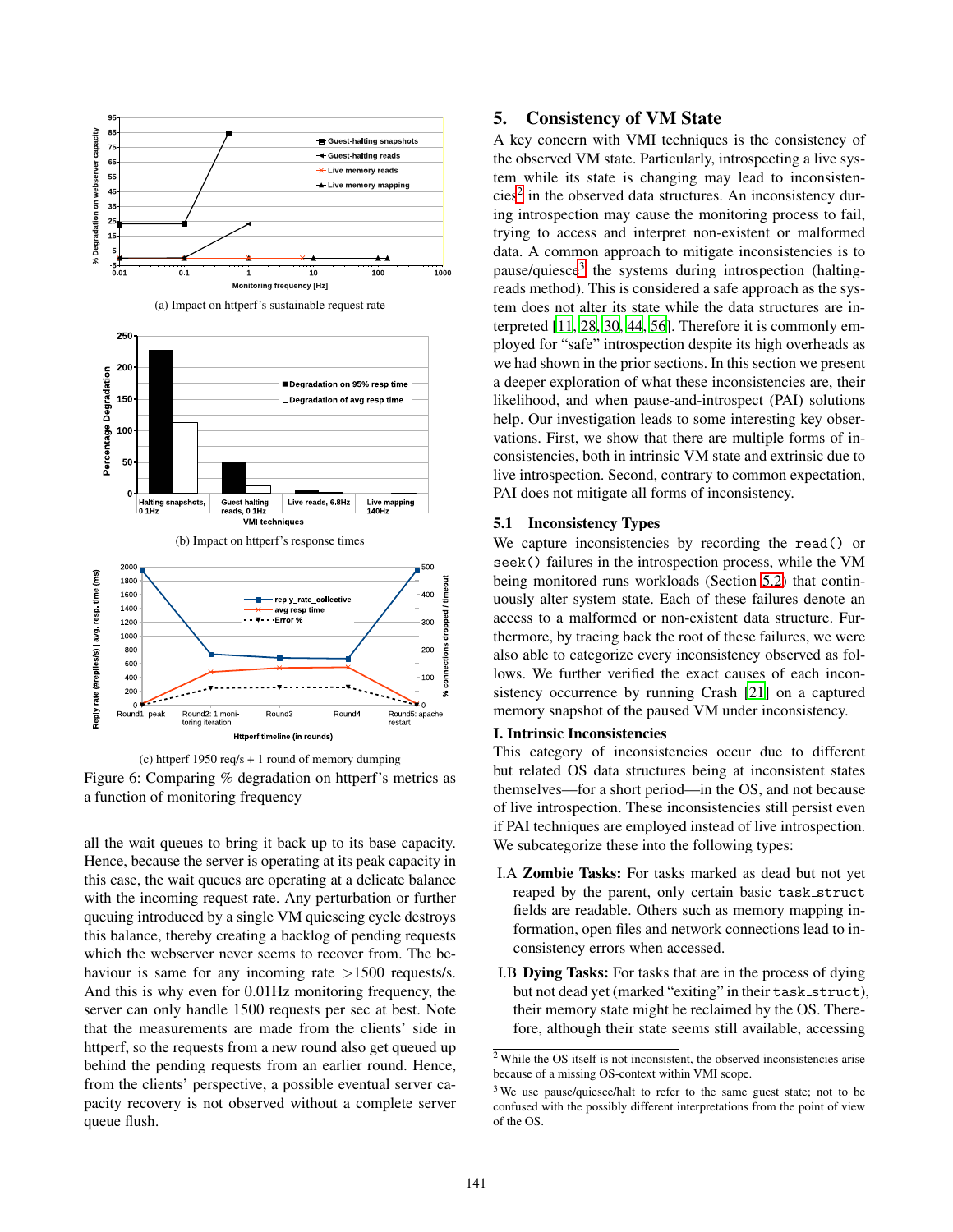these can lead to NULL or incorrect values being read by the monitoring process.

- I.C As-good-as-dead tasks: We still optimistically go ahead and extract state for tasks of the previous type tagged as exiting. We skip them only in cases where the memory info data structure mm struct is already NULL which means not only are this task's memory mappings unavailable, but any attempt to extract its open files / network connections list is also highly likely to fail.
- I.D Fresh tasks: For newly-created processes, all of their data structures do not instantaneously get initialized. Therefore, accessing the fields of a fresh process may lead to transient read() errors, where addresses read may be NULL or pointing to incorrect locations.

#### II. Extrinsic Inconsistencies

This second category of inconsistencies occur during live introspection and only these can be mitigated by PAI techniques. The reason for these inconsistencies is VM state changing during introspection. We subcategorize these into the following types:

- II.A Task Dies During Monitoring: For tasks that die while their data structures were being interpreted, data fields and addresses read after the task state is recycled lead to read()/seek() errors.
- II.B Attributes Change During Monitoring: In this case, while the tasks themselves keep alive, their attributes that point to other data structures might change, such as open files, sockets or network connections. In this case accessing these data structures based on stale/invalid memory references leads to inconsistency errors.

## <span id="page-9-0"></span>5.2 Quantitative Evaluation

We first create a benchmark, *cork*, that rapidly changes system state by forking and destroying processes at various rates, and use it with a process creation rate of 10Hz and a process lifetime of 1s. We quantify the occurrence probabilities of inconsistencies with two workloads: (i) our simple *cork* benchmark, which stresses the process create/delete dimension; and (ii) a webserver at its peak capacity serving incoming HTTP requests from three separate *httperf* clients for  $2^{18}$  different 2KB files, which stresses both the process and file/socket open/close dimensions.

Figure [7](#page-9-1) shows the observed probabilities for all the different inconsistency types for both benchmarks. These probabilities are computed from 3 separate runs, each of which repeat 10,000 introspection iterations (based on the live direct memory read approach) while the benchmarks are executed. The observed results are independent of the introspection frequency. As the figure shows, most inconsistencies are rather rare events (except for one corner case with *httperf*), and the majority of those observed fall into category I. While not shown here, when we perform the same experiments with the halting-reads approach, all dynamic state

<span id="page-9-1"></span>

Figure 7: Observed inconsistency probabilities for all categories.

## extrinsic inconsistencies of Category II disappear, while Category I results remain similar.

The quantitative evaluation shows some interesting trends. First, we see that Category II events are rather rare (less than 1%) even for these worst-case benchmarks. Therefore, for most cases PAI techniques produce limited return on investment for consistency. If strong consistency is what is desired regardless of cost, then PAI approaches do eliminate these dynamic state inconsistencies. The cost of this can be up to 35% with a guest-halting direct-reads approach for 10Hz monitoring, and 4% for 1Hz monitoring, in terms of degradation on VM's workload. *Cork* records more type II.A inconsistencies, whereas the webserver workload exhibits more of type  $II.B$ . This is because of the continuous closing and opening of files and sockets, while serving requests in the webserver case. Both of these, however, occur infrequently—in only 0.4% of the iterations. *Cork* also exhibits type I.C and I.D inconsistencies for freshly created and removed tasks, as the OS context itself becomes temporarily inconsistent while updating task structures. One unexpected outcome of this evaluation is the very high rate of type I.A inconsistencies with the webserver, which also has a significant occurrence in *cork*. The amount of time state is kept for zombie tasks varies by both system configuration and load, and can lead to substantial VMI errors (type I.A inconsistency) as seen with the webserver. Zombies are alive until the parent process reads the child's exit status. If the parent process dies before doing so, then the system's init process periodically reaps the zombies. Under high loads, the webserver forks several apache worker threads and it takes a while before reaping them, thereby leading to their zombie state existence for longer durations.

# 6. Observations and Recommendations

In this section, we summarize our observations and present our suggestions to VMI users in selecting the technique best suited to their requirements and constraints.

• Broad Spectrum of Choices: There are several available VMI alternatives operating on different principles ranging from dumping to memory-mapping. Their performance varies widely along several dimensions such as their speed, resource consumption, overhead on VM's workload, view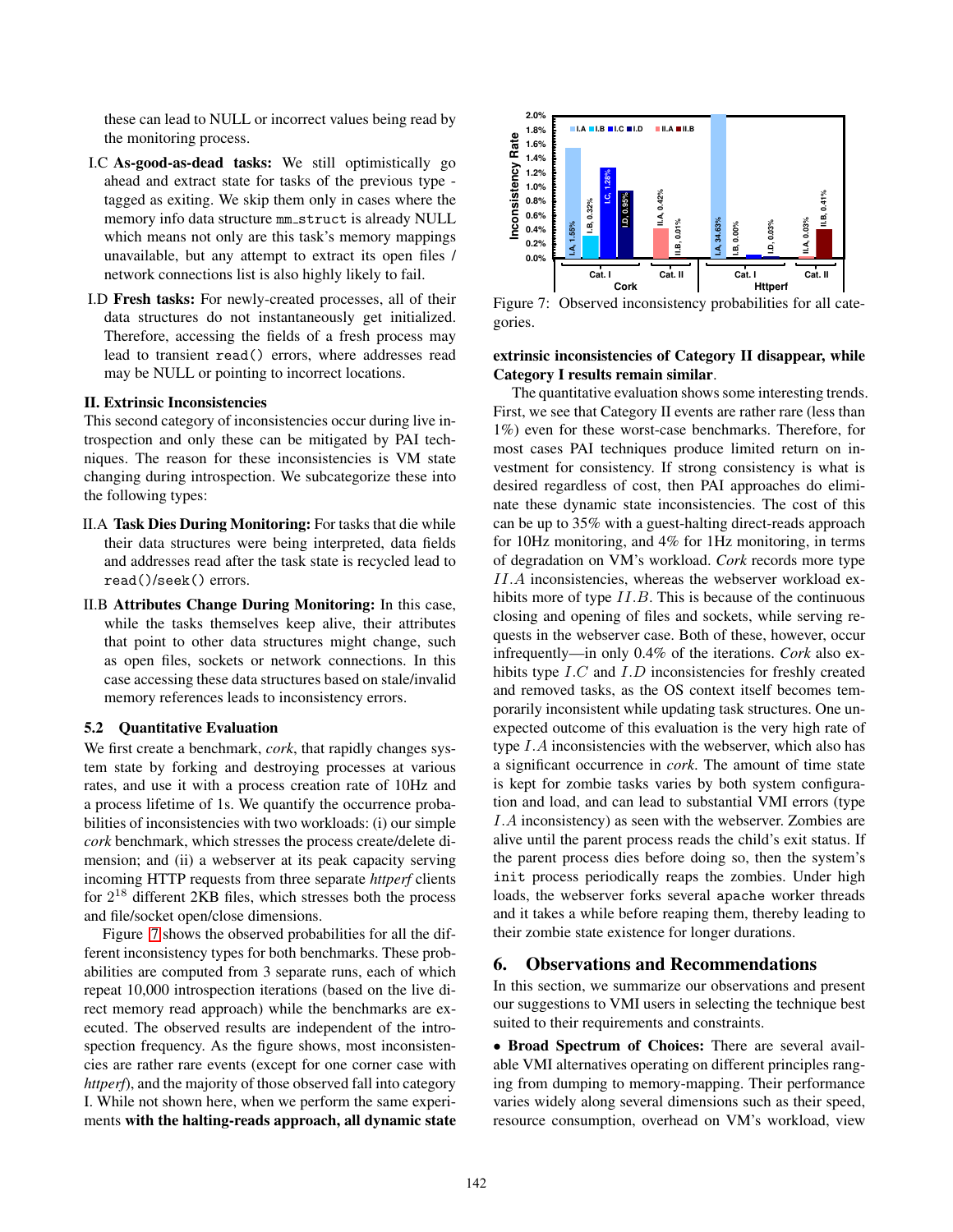consistency, and more. These methods may be available out-of-box on different hypervisors or be enabled by third party libraries or hypervisor modifications, giving the user a choice between easy deployability vs. hypervisor specialization.

• Guest Cooperation vs. Out-of-band: If the user has sufficient resources allocated to his VMs, and installing in-VM components is acceptable, then guest-cooperation is a great way of bridging VMI's semantic gap. If this isn't acceptable, or security and inaccuracy of in-VM entities is an additional concern, then, the out-VM methods are a good alternative. The latter also helps against vendor lock-in, if the user prefers uninterrupted functionality with VM mobility across hypervisors without specializing his VMs for a particular hypervisor.

• VMI use-case: Some techniques are more suitable in certain scenarios. For example, high speed live methods are best for high frequency realtime monitoring such as process level resource monitoring, continuous validation, best effort security monitoring. On the other hand, snapshotting techniques are useful when all that is needed is an (infrequent) point in time snapshot, as in digital forensics investigation. For infrequent peeking into guest memory, a simple management interface access would suffice, while for guest debugging or crash troubleshooting, the guest-halting GDBaccess interface would be the most suitable to freeze and inspect the guest in its inconsistent state without any regards to performance or overhead. Where strict view consistency is desired within acceptable overhead, guest-halting memory mapping/reads would work well such as for low frequency security scanning and compliance audits. Low frequency monitoring offers a lot more flexibility in terms of the choice of technique, except if the workloads are bound by specific resources as discussed next.

• VM Workload: Along with the intended VMI use-case, the target VM's workload can also influence the choice of introspection technique. If the user's workload is not bound by a particular VM resource, then there is more flexibility in selecting the introspection technique as well as its speed (frequency), even the ones that quiesce the VM. Even if it is CPU-intensive or memory bound, it can still tolerate guesthalting snapshotting better than if it were IO bound (disk / network / transactions), because the latter would be more sensitive to perturbation of the service queues, in which case snapshotting can be heavy even at very low monitoring frequencies. On the other hand, IO bound workloads can tolerate the lighter stuns of the guest-halting direct-reads method better than CPU intensive workloads, because the work gets handed off to other components while the CPU halts temporarily. But the halting-reads method's execution length, and hence the VM stun duration, depends on the amount of state to be extracted. So it might not be a good fit on an active VM with rapidly changing state (see rapidly spawning

apache processes in httperf evaluation in Section [4.4.1\)](#page-7-0), or an application that accesses large memory such as virusscan.

• Host/Hypervisor Specialization: Different hypervisors support different techniques out-of-box, some faster than others (comparison across techniques, not across hypervisors). If the user has freedom of choice over hypervisor selection, e.g. if they are not vendor locked to a particular provider or constrained by enterprise policies, then they may choose the one offering the best technique- fastest or cheapest (resource consumption). Otherwise, if the hypervisor selection is fixed, but the user still has control over the host resources or is willing to modify the hypervisor or install third party libraries, they can further optimize the available option to extract the best performance. For example, a 'direct memory access' method in KVM is sufficiently fast for practical monitoring applications and works out-of-box, still an order of magnitude higher speed can be achieved by either modifying QEMU, or enabling physical memory access on host, or reserving large pages in host memory for filebacked method. Although the latter come with a tradeoff of increasing system vulnerability and memory pressure. This work also shows that libraries or hypervisor modification may not be needed to extract high performance, as depicted by the QEMU direct access live method (enabled by leveraging Linux memory primitives) being more efficient than the LibVMI library's live transfer channel implementation, while the latter also requiring QEMU modifications.

• Mapping over direct reads: Amongst the various methods compared in this study, the live methods are the best performing across several dimensions. Amongst these, guest memory mapping is much superior to direct memory reads (e.g. speed order of 100Hz vs 10Hz), primarily because of greater system call overheads in the latter (multiple read()/seek() vs. single mmap()). However, the previous observation's speed vs. hypervisor specialization tradeoff holds true here as well, atleast for KVM.

• Guest-halting map/reads over snapshotting: For strict view-consistent monitoring and other VM-snapshot based use-cases, it is better to use halting-reads than haltingsnapshot based approaches, because although both techniques quiesce the target VM, the impact on the VM's workload is generally much lower with the former technique, and especially bearable for low monitoring frequency. Also, as shown in experiments, guest-halting snapshotting methods create backlogs in work queues thereby heavily impacting performance. Live snapshotting, on the other hand, is a much better alternative as indicated in Section 3's qualitative analysis and towards the end of Section 4 (as *Discussion*).

• Consistency vs. Liveness, Realtimeness, and VM performance: For almost all techniques, view consistency and guest liveness are conflicting goals. If the user, however, desires both, then they would either have to let go of guest independence by opting for the guest cooperation methods that run inside the guest OS scope, or choose a hardware assisted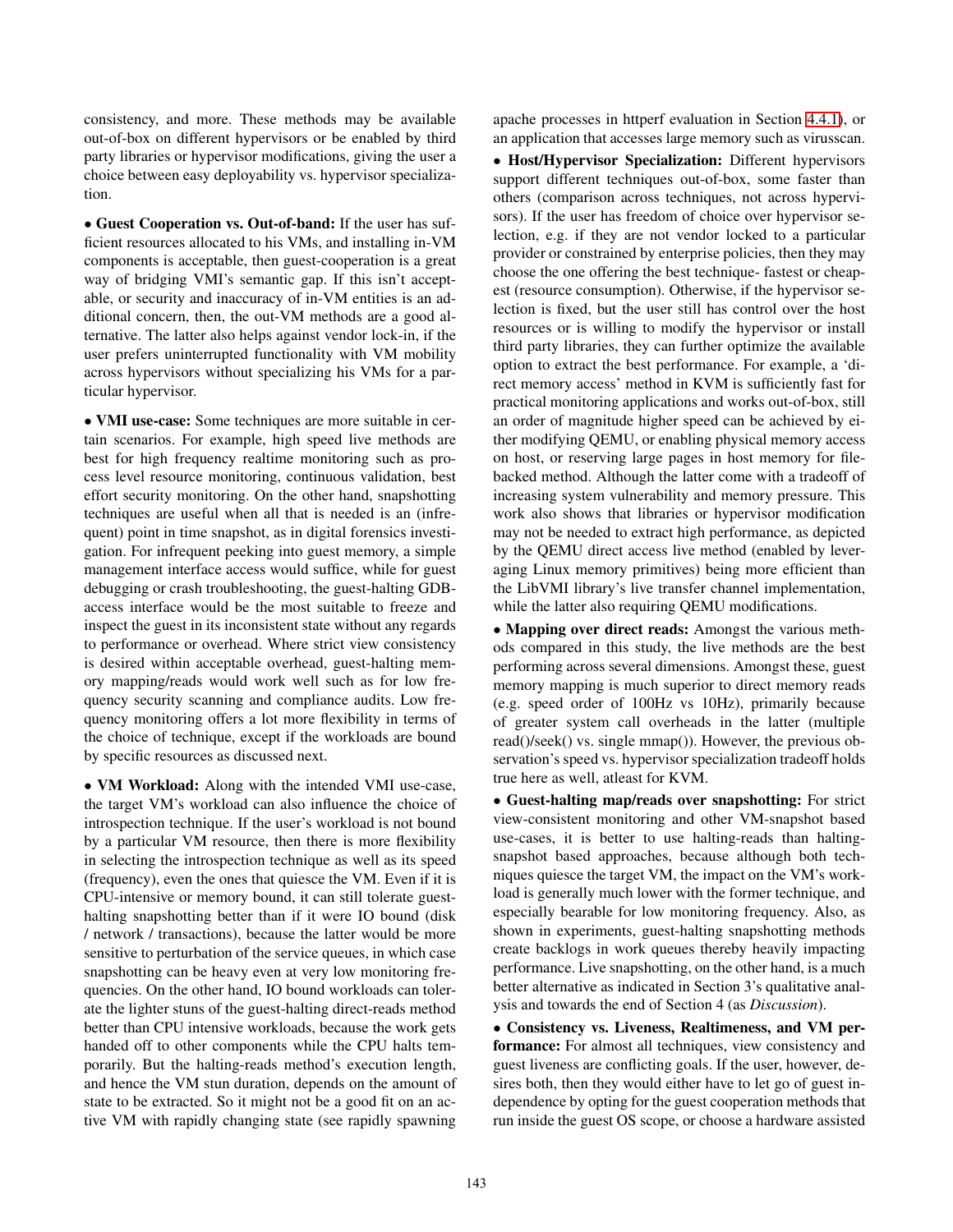out-of-band approach using transactional memory [\[44](#page-13-23)]. One compromise option is COW snapshotting that provides an almost-live and consistent snapshot.

For the common non-live pause-and-introspect (PAI) based techniques (halting-reads), its maximum monitoring frequency can never equal live's because that would mean the VM is paused all the time and is thus making no meaningful progress. Thus, for PAI techniques, there exists a consistency vs. realtimeness tradeoff in addition to the consistency vs. VM performance tradeoff, the latter evident with high VM overheads with halting-reads.

*Consistency Fallacy:* Furthermore, as our experiments indicate, PAI techniques, employed for "safe" introspection despite their high VM performance impact, do not mitigate all forms of inconsistency, which are very rare to begin with. There is thus a need to synchronize with the guest OS to determine guest states safe for introspection.

• Monitoring Overhead vs. Resource Usage: In the KVM/ QEMU implementations of guest-halting snapshotting and interfaced based memory access methods, there exists a tradeoff between the resources available for monitoring versus the impact on the VM being monitored, except for when the target VM has CPU slack. This tradeoff does not hold true for the Live memory map/reads which already have negligible VM overhead in the base case, as well as the halting-reads method that doesn't consume a full CPU to begin with, while the overhead stems from periodic VM stuns.

• Scalability of approaches: If the user targets several VMs to be monitored at once, another important metric to consider is scalability. Although an explicit comparison is omitted for brevity, it is relatively straightforward to correlate a technique's maximum frequency with CPU usage, and observe that the live memory map/read techniques all consuming more or less a single CPU core on host would monitor the maximum number of VMs at 1 Hz (ranging between 30 to 500 VMs per dedicated monitoring core).

# 7. Conclusion

We presented a comparative evaluation of exisiting VMI techniques to aid VMI users in selecting the approach best suited to their requirements and constraints. We organized existing VMI techniques into a taxonomy based upon their operational principles. Our quantitative and qualitative evaluation reveals that VMI techniques cover a broad spectrum of operating points. We show that there is substantial difference in their operating frequencies, resource consumption on host, and overheads on target systems. These methods may be available out-of-box on different hypervisors or can be enabled by third party libraries or hypervisor modifications, giving the user a choice between easy deployability vs. hypervisor specialization. We also demonstrate the various forms of intrinsic and extrinsic inconsistency in the observed VM state, and show that pause-and-introspect based techniques have marginal benefits for consistency, despite their prohibitive overheads. Therefore application developers have different alternatives to choose from based on their desired levels of latency, frequency, overhead, consistency, intrusiveness, generality and practical deployability. We hope that our observations can benefit the community in understanding the trade-offs of different techniques, and for making further strides leveraging VMI for their applications.

#### Acknowledgments

We would like to thank our anonymous reviewers and our shepherd Kenichi Kourai for their helpful suggestions on improving this paper. We also thank Hao Chen for his insight during the initial phase of this work. This work is supported by an IBM Open Collaboration Research award.

## References

- <span id="page-11-7"></span>[1] Adam Boileau. Hit by a Bus: Physical Access Attacks with Firewire. *RuxCon* 2006. www.security-assessment.com/files/presentations/ ab firewire rux2k6-final.pdf.
- <span id="page-11-8"></span>[2] Adam Litke. Use the Qemu guest agent with MOM. http://https://aglitke.wordpress.com/2011/08/26/ use-the-qemu-guest-agent-with-memoryovercommitment-manager/.
- <span id="page-11-1"></span>[3] F. Aderholdt, F. Han, S. L. Scott, and T. Naughton. Efficient checkpointing of virtual machines using virtual machine introspection. In *Cluster, Cloud and Grid Computing (CC-Grid), 2014 14th IEEE/ACM International Symposium on*, pages 414–423, May 2014.
- <span id="page-11-9"></span>[4] Alexey Kopytov. SysBench Manual. http://sysbench.sourceforge.net/docs/#data base mode.
- <span id="page-11-4"></span>[5] Anthony Desnos. Draugr - Live memory forensics on Linux. <http://code.google.com/p/draugr/>.
- <span id="page-11-5"></span>[6] M. Auty, A. Case, M. Cohen, B. Dolan-Gavitt, M. H. Ligh, J. Levy, and A. Walters. Volatility - An advanced memory forensics framework. <http://code.google.com/p/volatility>.
- <span id="page-11-6"></span>[7] A. M. Azab, P. Ning, Z. Wang, X. Jiang, X. Zhang, and N. C. Skalsky. Hypersentry: Enabling stealthy in-context measurement of hypervisor integrity. In *Proceedings of the 17th ACM Conference on Computer and Communications Security*, CCS '10, pages 38–49, New York, NY, USA, 2010. ACM.
- <span id="page-11-2"></span>[8] M. B. Baig, C. Fitzsimons, S. Balasubramanian, R. Sion, and D. Porter. CloudFlow: Cloud-wide policy enforcement using fast VM introspection. In *IEEE Conference on Cloud Engineering IC2E 2014*, 2014.
- <span id="page-11-0"></span>[9] A. Baliga, V. Ganapathy, and L. Iftode. Detecting kernellevel rootkits using data structure invariants. *IEEE Trans. Dependable Secur. Comput.*, 8(5):670–684, Sept. 2011.
- <span id="page-11-3"></span>[10] A. Bianchi, Y. Shoshitaishvili, C. Kruegel, and G. Vigna. Blacksheep: Detecting compromised hosts in homogeneous crowds. In *Proceedings of the 2012 ACM Conference on Com-*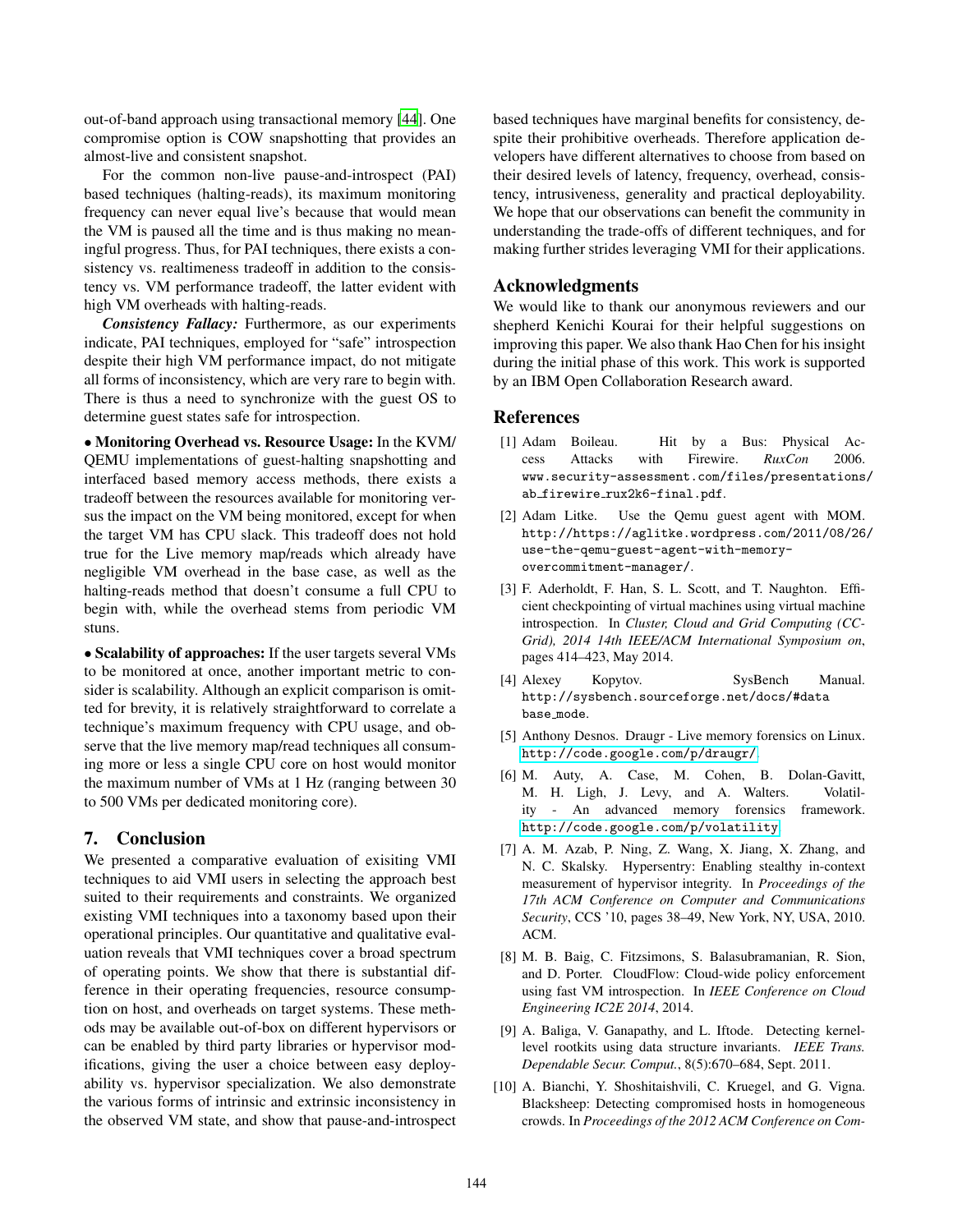*puter and Communications Security*, CCS '12, pages 341– 352, New York, NY, USA, 2012. ACM.

- <span id="page-12-25"></span>[11] Bryan Payne. LibVMI Introduction: Vmitools, An introduction to LibVMI. http://code.google.com/p/vmitools/wiki/LibVMI Introduction.
- <span id="page-12-19"></span>[12] B. D. Carrier and J. Grand. A hardware-based memory acquisition procedure for digital investigations. *Digital Investigation*, 1(1):50–60, 2004.
- <span id="page-12-1"></span>[13] A. Case, A. Cristina, L. Marziale, G. G. Richard, and V. Roussev. Face: Automated digital evidence discovery and correlation. *Digit. Investig.*, 5:S65–S75, Sept. 2008.
- <span id="page-12-2"></span>[14] A. Case, L. Marziale, and G. G. RichardIII. Dynamic recreation of kernel data structures for live forensics. *Digital Investigation*, 7, Supplement(0):S32 – S40, 2010.
- <span id="page-12-11"></span>[15] J.-H. Chiang, H.-L. Li, and T.-c. Chiueh. Introspection-based memory de-duplication and migration. In *Proceedings of the 9th ACM SIGPLAN/SIGOPS International Conference on Virtual Execution Environments*, VEE '13, pages 51–62, New York, NY, USA, 2013. ACM.
- <span id="page-12-16"></span>[16] T.-c. Chiueh, M. Conover, and B. Montague. Surreptitious deployment and execution of kernel agents in windows guests. In *Proceedings of the 2012 12th IEEE/ACM International Symposium on Cluster, Cloud and Grid Computing (Ccgrid 2012)*, CCGRID '12, pages 507–514, Washington, DC, USA, 2012. IEEE Computer Society.
- <span id="page-12-21"></span>[17] Citrix. Citrix XenServer 6.2.0 Virtual Machine User's Guide. http://support.citrix.com/servlet/KbServlet/ download/34971-102-704221/guest.pdf.
- <span id="page-12-22"></span>[18] Citrix Systems Inc. XenServer Windows PV Tools Guest Agent Service. https://github.com/xenserver/win-xenguestagent.
- <span id="page-12-27"></span>[19] P. Colp, C. Matthews, B. Aiello, and A. Warfield. Vm snapshots. In *Xen Summit*, 2009.
- <span id="page-12-26"></span>[20] L. Cui, B. Li, Y. Zhang, and J. Li. Hotsnap: A hot distributed snapshot system for virtual machine cluster. In *LISA*, 2013.
- <span id="page-12-24"></span>[21] David Anderson. White Paper: Red Hat Crash Utility. [people.redhat.com/anderson/crash\\_whitepaper/](people.redhat.com/anderson/crash_whitepaper/).
- <span id="page-12-23"></span>[22] Dell Quest/VKernel. Foglight for Virtualization. [quest.com/foglight-for-virtualization-enterprise-edition/](#page-0-0).
- <span id="page-12-6"></span>[23] B. Dolan-Gavitt, B. Payne, and W. Lee. Leveraging forensic tools for virtual machine introspection. Technical Report GT-CS-11-05, Georgia Institute of Technology, 2011.
- <span id="page-12-3"></span>[24] J. Dykstra and A. T. Sherman. Acquiring forensic evidence from infrastructure-as-a-service cloud computing: Exploring and evaluating tools, trust, and techniques. *Digital Investigation*, 9:S90–S98, 2012.
- <span id="page-12-13"></span>[25] Emilien Girault. Volatilitux- Memory forensics framework to help analyzing Linux physical memory dumps. <http://code.google.com/p/volatilitux/>.
- <span id="page-12-7"></span>[26] Y. Fu and Z. Lin. Space Traveling across VM: Automatically Bridging the Semantic Gap in Virtual Machine Introspection via Online Kernel Data Redirection. In *IEEE Security&Privacy'12*.
- [27] L. Garber. The challenges of securing the virtualized environment. *Computer*, 45(1):17–20, 2012.
- <span id="page-12-0"></span>[28] T. Garfinkel and M. Rosenblum. A Virtual Machine Introspection Based Architecture for Intrusion Detection. In *NDSS*, pages 191–206, 2003.
- <span id="page-12-17"></span>[29] Z. Gu, Z. Deng, D. Xu, and X. Jiang. Process implanting: A new active introspection framework for virtualization. In *Reliable Distributed Systems (SRDS), 2011 30th IEEE Symposium on*, pages 147–156. IEEE, 2011.
- <span id="page-12-31"></span>[30] B. Hay, M. Bishop, and K. Nance. Live analysis: Progress and challenges. *Security & Privacy, IEEE*, 7(2):30–37, 2009.
- <span id="page-12-4"></span>[31] B. Hay and K. Nance. Forensics examination of volatile system data using virtual introspection. *SIGOPS Oper. Syst. Rev.*, 42(3):74–82, 2008.
- <span id="page-12-5"></span>[32] J. Hizver and T.-c. Chiueh. Real-time deep virtual machine introspection and its applications. In *Proceedings of the 10th ACM SIGPLAN/SIGOPS International Conference on Virtual Execution Environments*, VEE '14, pages 3–14, New York, NY, USA, 2014. ACM.
- <span id="page-12-12"></span>[33] J. Hizver and T. cker Chiueh. Automated discovery of credit card data flow for pci dss compliance. In *Reliable Distributed Systems (SRDS), 2011 30th IEEE Symposium on*, pages 51– 58, Oct 2011.
- <span id="page-12-8"></span>[34] O. S. Hofmann, A. M. Dunn, S. Kim, I. Roy, and E. Witchel. Ensuring operating system kernel integrity with OSck. In *ASPLOS*, pages 279–290, 2011.
- <span id="page-12-28"></span>[35] K.-Y. Hou, M. Uysal, A. Merchant, K. G. Shin, and S. Singhal. Hydravm: Low-cost, transparent high availability for virtual machines. Technical report, HP Laboratories, Tech. Rep, 2011.
- <span id="page-12-9"></span>[36] A. S. Ibrahim, J. H. Hamlyn-Harris, J. Grundy, and M. Almorsy. CloudSec: A security monitoring appliance for Virtual Machines in IaaS cloud model. In *NSS '11*, pages 113–120.
- <span id="page-12-18"></span>[37] B. Jain, M. B. Baig, D. Zhang, D. E. Porter, and R. Sion. SoK: Introspections on Trust and the Semantic Gap . In *35th IEEE Symposium on Security and Privacy S&P*, 2014.
- <span id="page-12-10"></span>[38] X. Jiang, X. Wang, and D. Xu. Stealthy malware detection through VMM-based out-of-the-box semantic view reconstruction. In *CCS '07*, pages 128–138.
- <span id="page-12-30"></span>[39] John D. McCalpin. Memory Bandwidth: Stream Benchmark. <http://www.cs.virginia.edu/stream/>.
- <span id="page-12-14"></span>[40] N. L. P. Jr., A. Walters, T. Fraser, and W. A. Arbaugh. Fatkit: A framework for the extraction and analysis of digital forensic data from volatile system memory. *Digital Investigation*,  $3(4):197 - 210, 2006.$
- <span id="page-12-15"></span>[41] I. Kollar. Forensic RAM dump image analyser. Master's Thesis, Charles University in Prague, 2010. <hysteria.sk/~niekt0/fmem/doc/foriana.pdf>.
- <span id="page-12-29"></span>[42] H. A. Lagar-Cavilla, J. A. Whitney, A. M. Scannell, P. Patchin, S. M. Rumble, E. de Lara, M. Brudno, and M. Satyanarayanan. Snowflock: Rapid virtual machine cloning for cloud computing. In *EuroSys*, 2009.
- <span id="page-12-20"></span>[43] H. Lee, H. Moon, D. Jang, K. Kim, J. Lee, Y. Paek, and B. B. Kang. Ki-mon: A hardware-assisted event-triggered monitoring platform for mutable kernel object. In *Proceedings of the*